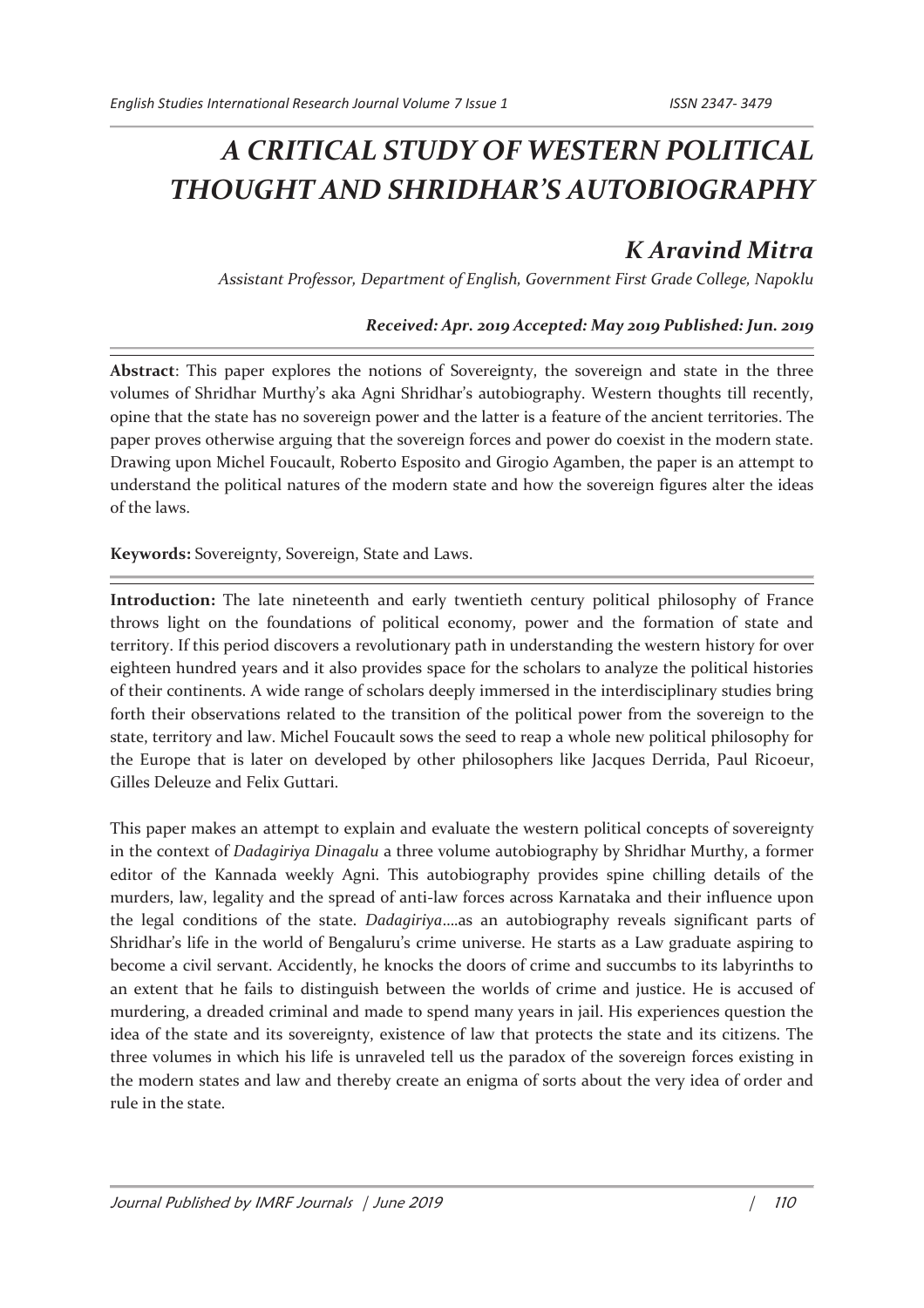"The Sovereign.…" questions and explores the differences between the sovereign and state. Foucault thinks that the sovereign precedes the state. This paper argues that the state and the sovereign do coexist as a modern day phenomenon and these sovereign figures do exist questioning, resisting and supporting the state. This paper first explains the sovereign and sovereignty and then relates it to the autobiography of Shridhar Murthy.

The *Oxford English Dictionary* traces the etymological root of the word to the Anglo-Norman *sovereynete* which means the "quality or condition of being sovereign" (OED). The words sovereign and sovereignty are related to Greek word *Kuriou*s which means lord, God or the supreme authority and confirmation. The etymological relations of the word sovereignty to *Kurios* are discussed by R G Mulgan in his book. He traces the meaning of the word sovereignty to power relations. Aristotle's usage of the word determines how a group of subjects is related to an individual and in the ways in which the latter is responsible for the former.

Most of the arguments about authority, territory and sovereignty respond to Aristotle's *Politics*. Contrary to the general claims of political philosophy, according to Agamben and Esposito, the state is not a different political entity from sovereignty. The basic function of the state and sovereignty is similar and that is locating life in the political domain and ensuring a good life to the subjects. What differentiates the state from the sovereign form of governance is that the state locates the domestic and private life of its subjects in the political domain. For Foucault, sovereignty represents a different form of governance which is in contrast to the state and its governance. Hence, sovereignty and its power functions stand counter to the state and its biopolitical mode of governance.

Foucault analyzes sovereignty as a form of governance which has limited role to play in the lives of its subjects. A sovereign is related to his subjects as the latter have rested their rights with him. His role, according to Foucault, is more about protecting his territory, the subjects and his throne (power). He punishes those who transgress his words and pose threat to his throne. But the modern state, according to Foucault is the result of the European Enlightenment, has more roles to play. Its role is not limited to security of the state but to ensure a good life to its subjects. He observes in his first volume of the *History of Sexuality* that the modern state emerges by politicizing life itself (*zoē*). If ancient forms of governance aim at the objectification of people, the modern state, Foucault says, the state subjectivizes its citizens. The sovereign was a sole representative of power and held the rights of his subjects but in the context of the modern state the power mechanism is not coercive and works in the form of "network". The state deploys its power through various mechanisms and controls its subjects in terms of a population.

Foucault delineates how modern power is different from that of the sovereign's. The modern state exerts power over the subjects only by considering them within the bounds of a territory. But the only way a subject is recognized by the state is as part of a population, and not as an individual.

In his first volume of the *History of Sexuality*, Foucault uses the word "deduction" (Foucault 138) to encapsulate the function of sovereignty. Foucault postulates a form of ruling that relies on exercising control over the subjects' economic, social and political activities. One of the important functions of the sovereign is to decide on the life and death situations of those who have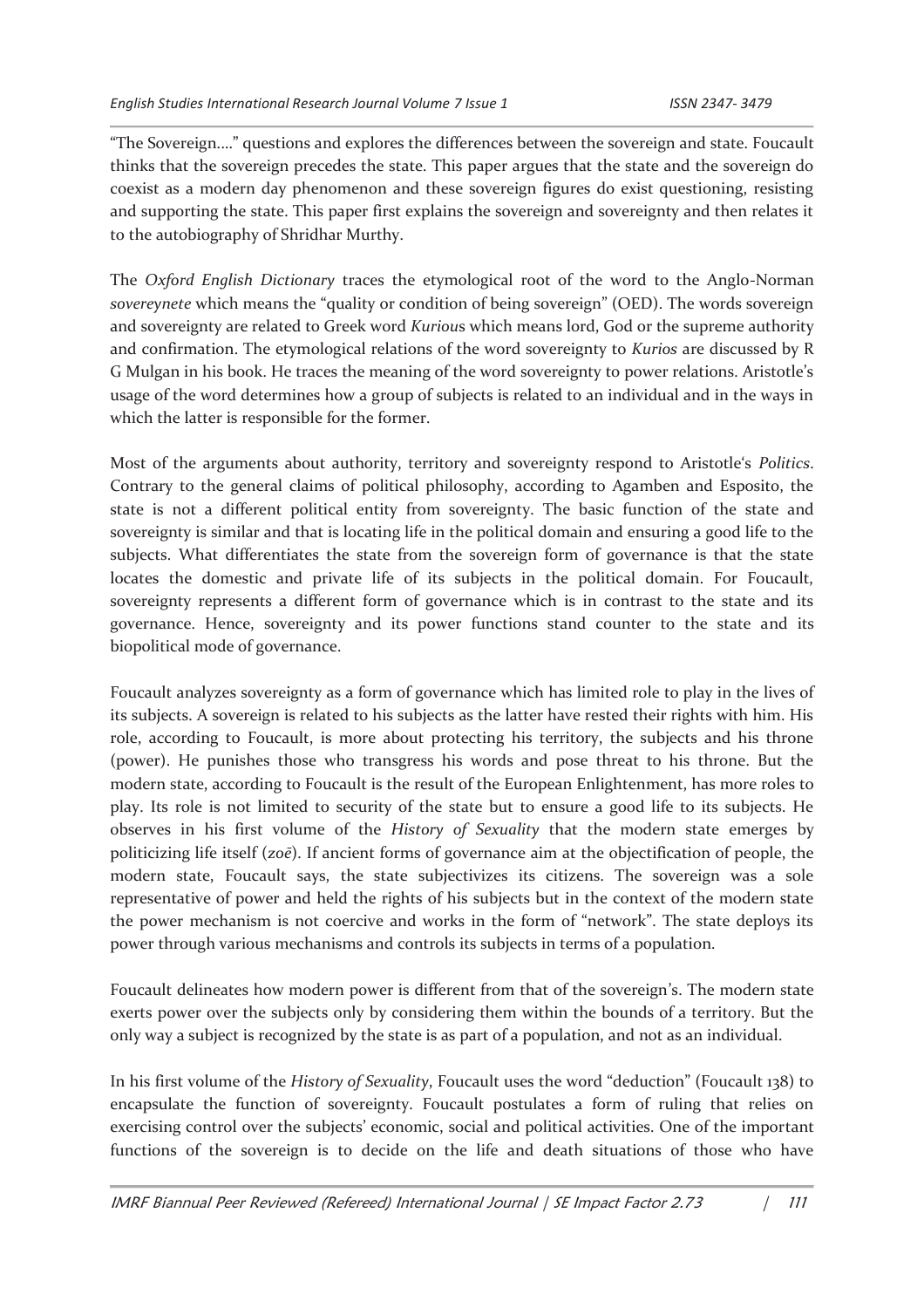transgressed the sovereign rules and considered to be a threat to his existence. The power over life and death of his subjects rests with the sovereign. The sovereign exercises his power by pardoning or taking the lives of the condemned subjects.

Corporal punishment was one of the techniques that always displayed the power of sovereignty. Foucault places the sovereign form system of punishment in contrast to the development of the prison system in the sixteenth century Europe. His analysis brings out the differences in the intention of governance between a sovereign and a state. The Body had no meaning except being an object for a sovereign whereas for a state it is the domain where politics and life meet. Hence, modern democracies concentrate on individuals in order to build a healthy population.

Disciplinary and security mechanisms are central to the power functions of sovereignty and state. The western historical, political and social causes led to the declension of the sovereignty and the emergence of the state and this transformation has its impact on the mechanisms of governance. There is no way of thinking about the mechanisms without considering the history of sovereignty and the state because they serve to secure the integrity of the state and its sovereignty.

Michel Foucault writes at length on disciplinary and security mechanisms and observes that they depend on the nature of sovereignty and the state. In general both are techniques of power and its manifestation is visible in the lives of the subjects. As techniques these mechanisms go on reproducing the intent of the sovereign and the state. The mechanisms concentrate on the lives of the subjects and are deployed on the bodies of the subjects. The nature of the technique is also dependent on the mode of governance. For example, the sovereign employed disciplinary techniques since his power was limited to grant life or death. On the other hand, the state uses the combination of the two mechanisms as its focus is a large mass called population.

The sovereign's function is to decide on the life and death of the subjects and his role becomes prominent in any situation that poses a threat to his principality. He is responsible for his subjects and territory. Hence, the lives of the subjects are always in the hands of the sovereign and the latter's function as Foucault says is to "take life or let live" (241).

The sovereign function operates with the help of a mechanism called discipline. The main 'object' of this technique is the body and it functions towards making human beings more efficient, yet subservient to the authority. Briefly, discipline as a mechanism operates to make human beings docile so as to increase their utility for the needs of the state. The disciplinary mechanisms adopt strict regimes directed at the body. It requires an enclosed space for its operation where the subjects feel alienated from the normal conditions of society. Certain mechanisms are imposed on the body and the subjects are made to practice the method repeatedly. The adoption of the disciplinary mechanism depends on maintaining timetables and recurring patterns which creates a linearity of time and action. A series of actions are created to politically intervene into the lives of the people. Discipline excludes those who fail to comply with its set standards of normalcy. Both mechanisms proliferate these norms and they become societal values unacknowledged by laws but that demand human beings to comply with them.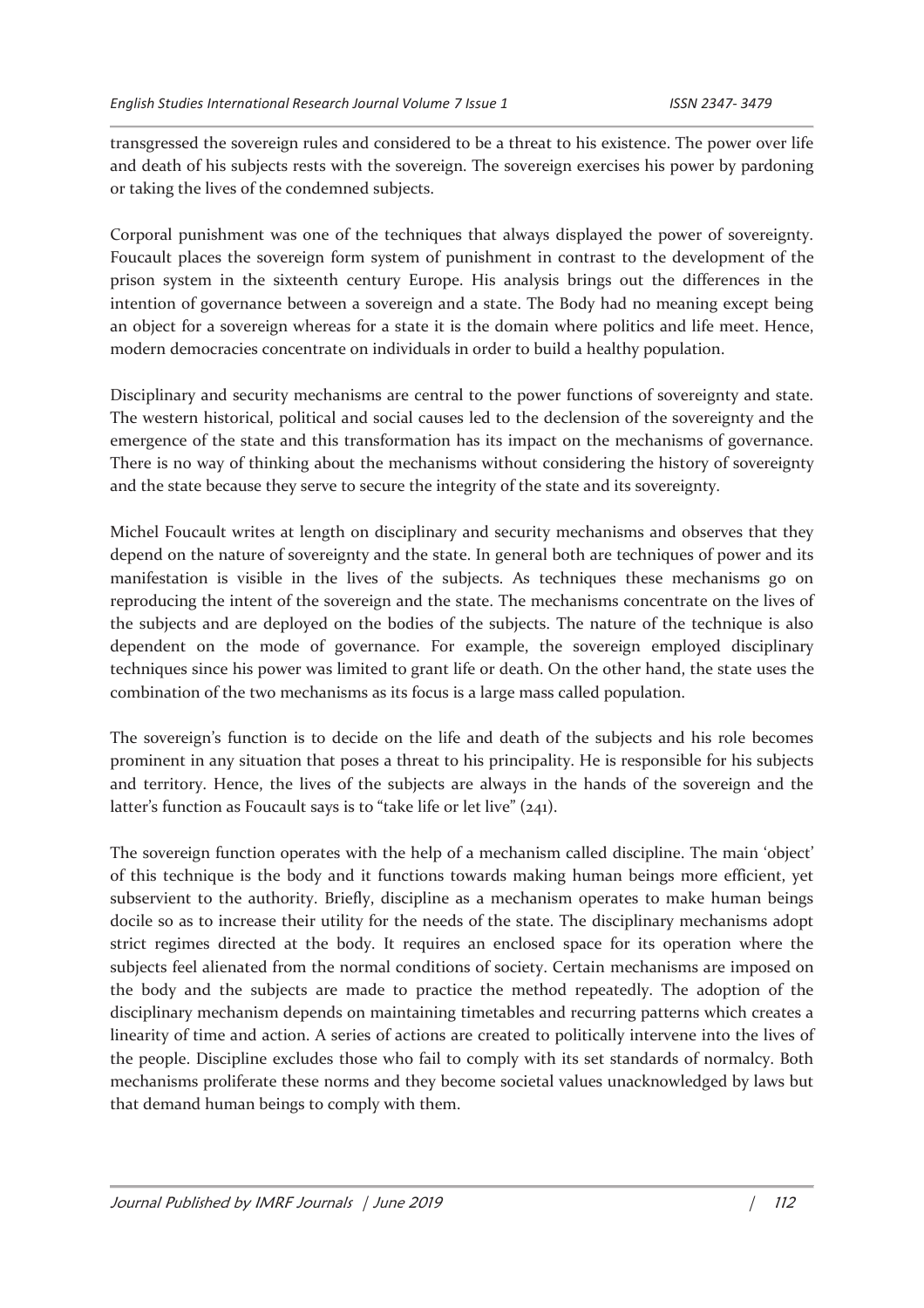The politics of sovereignty is deployed on the human body because it considers beings as passive agents to be ascribed values by the authorities. All the measures that the technique adopts not only try to increase the economic efficiency and productivity of human beings but also try to reduce the costs of the state.

On the other hand, security mechanisms without supplanting disciplinary techniques, by permeating the latter, take on a new form. This new mechanism concentrates on human beings not as individuals but in terms of population. Human beings as a species become very important for this mechanism. Security therefore functions as a disciplinary mechanism but at a different level. It aims at normalizing the society not by imposition but by making human beings themselves conscious of who they are.

In *Discipline and Punish*: *The Birth of the Prison,* Foucault gives an historical account of how disciplinary mechanisms manifest themselves within the political structure of the society. Foucault's book explores the penal forms changed from the context of sovereignty to the modern state. According to him the aims, goals and intentions of the sovereign's penal measures are different from that of the states'. In the context of sovereignty, the penal forms concentrated the body and they were very much related to corporeal suffering. And the penal forms of the sovereign aimed to take revenge against the subjects who challenge his power and transgressed the laws. The corporeal punishments were often awarded to the convicts in the public in order to assert sovereignty. Foucault uses the word "theatricality" to analyze the penal form of the sovereign form of governance. The suspect is subjected to certain forms of corporeal punishments in a public space. The executioner is the representative of the sovereign's power and tries to establish the truth that the suspect has violated the sovereign's law. An audience always constituted an important part of the punishment. Penal forms of the sovereign had two intentions—the public display of torture (the torture was defined as pain inflicted on the body of the condemned) and to display the authority of the sovereign. Foucault observes that torture was like a test to the convict where he was freed if he successfully resists it.

The sovereign's penal forms were not only the ways of punishing the suspect but a way of knowing the truth. But the penal forms significantly changed during the course of time for many reasons. The public display of torture was intended to assert the sovereign's power but the suspect became a heroic figure. The subjects (audience) of the public display of punishment, as Foucault observes, often tried to free the suspect. These changes led the sovereign to introduce different forms of investigation and punishment. There was also much opposition to the public display of punishment and a demand to introduce humane form of punishment.

Foucault's analysis is highly relevant to understand any political economy's condition in terms of punishment and crime. He has also thrown light on the changes that occurred in the penal forms over the centuries. Contrary to these views, Shridhar's autobiography proves that even in the modern state the penal forms are a little primitive and also sovereign forces do exist thus blurring the boundaries of lawfulness and lawlessness.

Shridhar's autobiography encompasses his confessions to everything that he did in his life for over three decades. To summarize his early life and his tryst with the anti social elements, Shridhar hails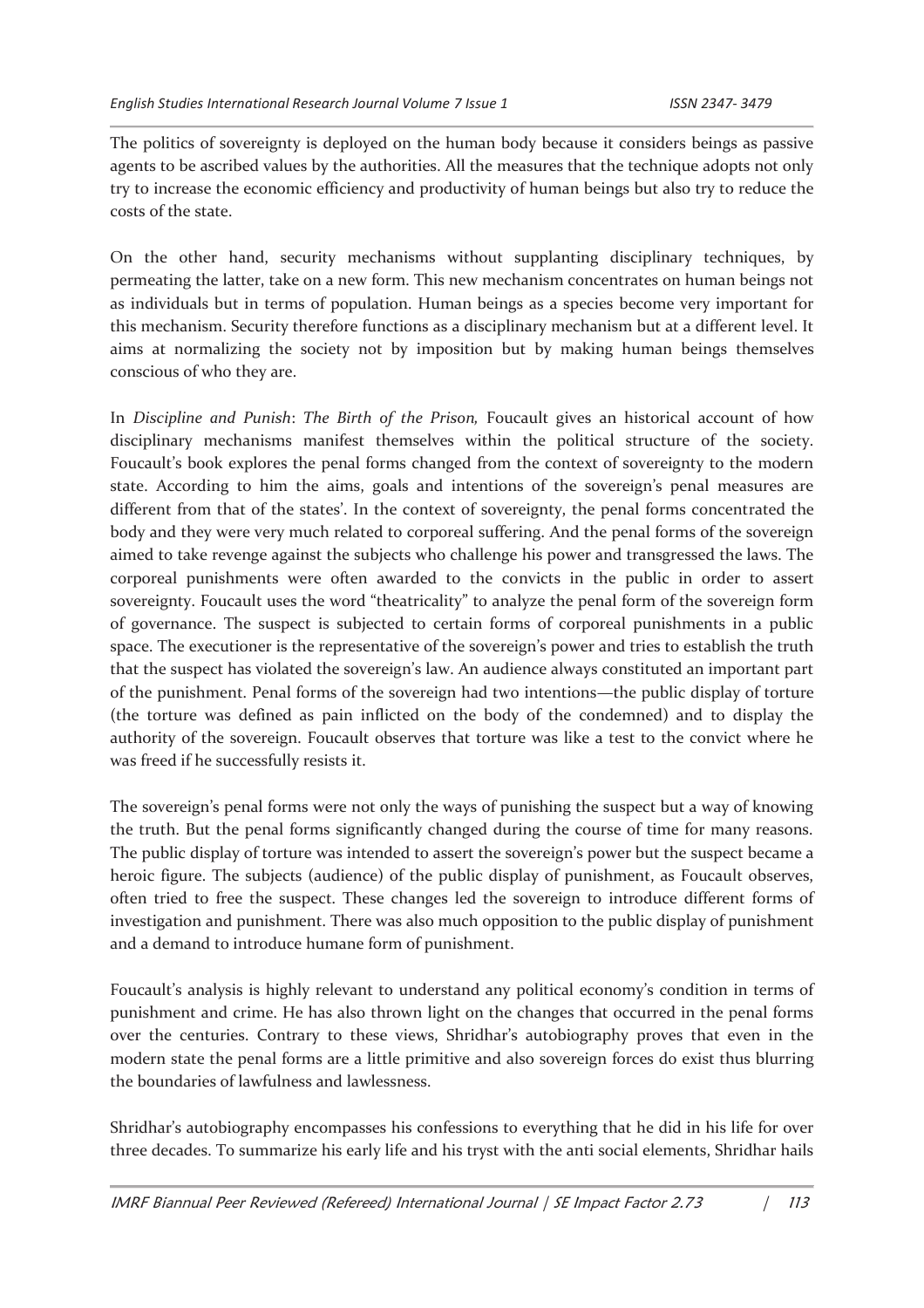from a humble background in the rural sides of Bengaluru. His family depends on agriculture for a living with a few of his relatives to be working in the various local government offices. He pursues law and later on shifts to Delhi with an aspiration to become a civil servant. His dreams are marred by when he fails to clear the mains exams and returns to Bengaluru only to know that his brother was beaten up by an anti social element called Kotwal. This incident angers Shridhar and having a very impressionistic mind he decides to knock every legal way to punish the culprit but his efforts go in vain. He teams up with several anti social elements and other commoners who are affected by Kotwal to end his life.

This marks the entry of Shridhar into the underworld and the world of anti social elements. He finds a suitable rival in Jayaraj, and joins hands with several others and murders Kotwal. After this heinous crime, Shridhar is on the run till the police arrest all of them. He spends two years in jail and then released due to the lack of evidence. This crime doesn't end Shridhar's life in the underworld and he continues to involve in criminal activities like blackmailing, kidnapping and threatening people. Jayaraj is later killed by rival groups and slowly Shridar joins hands with Muttappa Rai, another anti social element who ruled the underworld forces for a longer period of time after the death of Jayaraj.

Shridhar's tryst with the underworld opens the doors to the politics of Karnataka and there he meets several of the politicians and helps them in handling several issues. Shridhar after spending several years in the underworld reforms by starting a Kannada weekly Agni that gets highest circulation for several years. What accompanied Shridhar in his journey through the allies of the underworld is his reading habit. Now, apart from running the paper and online channels, he writes on the literary history of Karnataka and Quantum Physics.

The above paragraphs narrate his life linearly but his life spans in the three volumes of the autobiography. His life has dealt with law, crime, criminals, the police and politicians. Narrated experiences raise several questions in the readers' mind and also help to understand the observations done by several western philosophers. Shridhar's narration throws a lot of challenges to the laws. The described events are unlawful yet do not come under the purview of the legality. At the same time, the volumes are full of several sovereign figures that try to control and alter the rules of the state.

Shridhar gives an account of the disciplinary mechanisms that are deployed by the state in the societies to normalize citizens according to the rules. In fact he studies law which is in itself a mechanism to make people succumb to the rules and laws. But, the same state has prisons which are in the name of imposing disciplines but in Shridhar's account they are the store houses of evil forces,

Most importantly, a judgment lies on the investigation of the evidence….During the investigation, an evidence gets its validation only when the witness reiterates the incidence that way it has been recorded in the charge sheet. If he denies the recorded statements, the charge sheet of the police loses its relevance. It helps the accused (68).

and he clearly states that the right and wrong are proved by the statements given by the witnesses and the statements may not be truthful. He spends pages after pages to describe how law itself